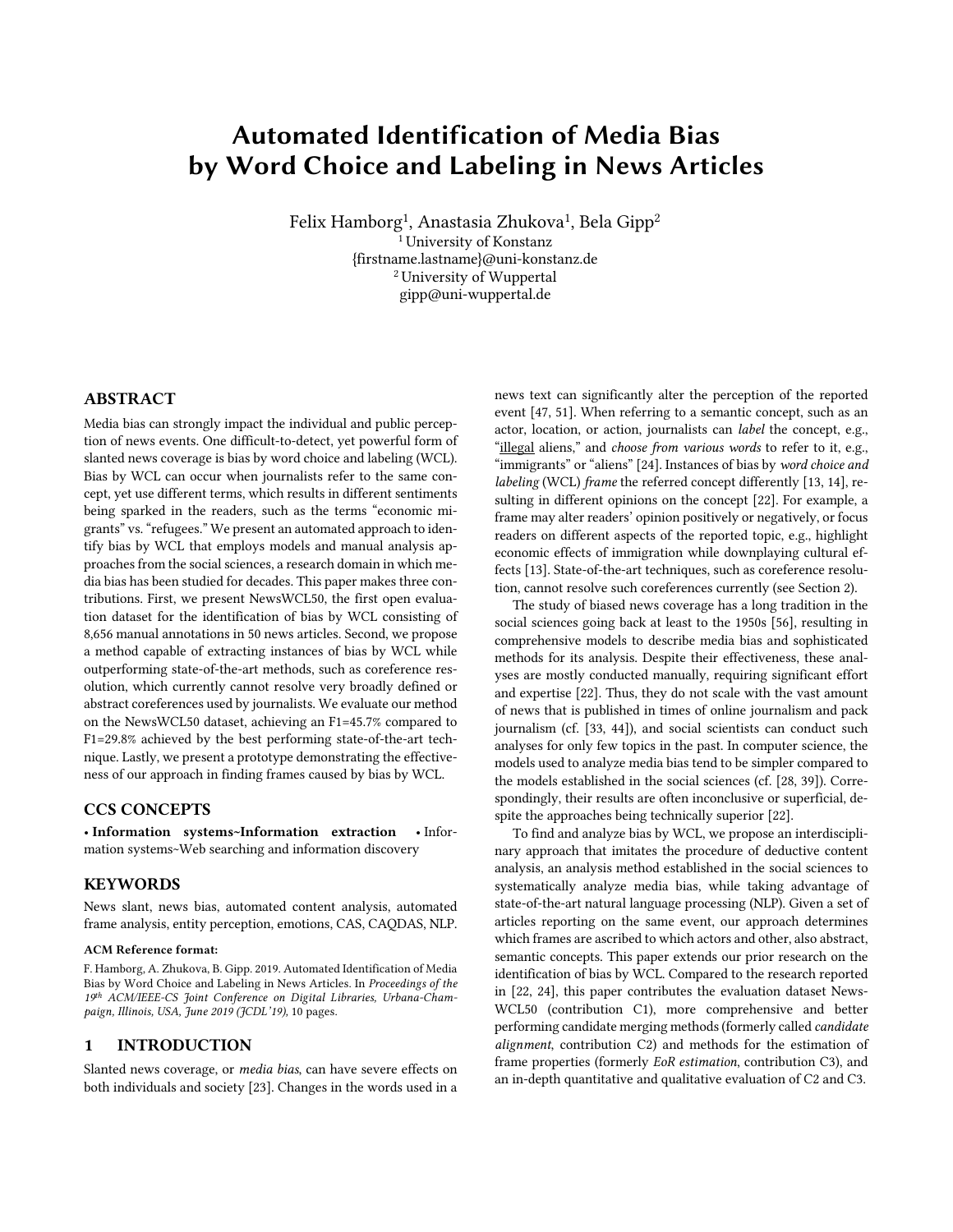#### JCDL'19, June 2019, Urbana-Champaign, USA Hamborg, Zhukova, Gipp

In Section 3, we describe the creation of NewsWCL50 (C1). Section 4 describes the target concept analysis task, which resolves phrases referring to the same semantic concept across the input articles (C2). Section 5 describes how the approach estimates which frames an article ascribes to the target concepts (C3). In Section 6, we evaluate both approaches (C2 and C3) using NewsWCL50 and discuss our findings.

## 2 BACKGROUND AND RELATED WORK

To analyze bias by WCL, social scientists conduct *content analyses* (CAs) or *frame analyses*, i.e., systematic reading and annotating (also called coding) of texts relevant to analysis questions or hypotheses. Therefore, researchers typically go through three phases [22]: (1) collection of articles, (2) training: multiple training CAs to create and refine coding rules in the so-called *codebook*, and (3) a deductive CA. The first training CAs are often *inductive* (2), i.e., coders read articles without specified instruction on how to code the text, only knowing the analysis question. Afterward, based on discussions and the codings, researchers create a codebook, which describes the coding goals, examples, and a list of rules, i.e., what to code and how. The training phase is closed when no further changes to the codebook are necessary, i.e., the coding rules are comprehensive and clearly understandable, which is often measured using the inter-coder reliability (ICR, also called inter-annotator agreement). The ICR measures the agreement between the codings by multiple coders. The final, deductive CA is then conducted by one or more coders, e.g., to speed up the coding process by parallelization, or, in very sophisticated CAs, to continuously verify the ICR [50]. Researchers use the codings from the deductive CA to accept or reject their hypotheses.

In CAs focusing on bias by WCL, social scientists analyze how articles frame specific actors, topics, and other concepts, coined *target concepts.* For example, whether a politician is shown as being incompetent [43], or outlets use emotional or factual language when reporting on a specific topic [45]. A common way to quantify bias by WCL is to assign one or more *frame properties* to each *frame device* (cf. [24]). A frame device is a phrase that yields a specific frame on a target concept [7]. Frame properties allow for categorization of such frames, e.g., the phrase "illegal aliens" could yield a frame that highlights the unlawfulness of a target concept named "foreigners." In this basic example, in a CA a coder would mark the phrase "illegal aliens," assign the frame property "unlawfulness" to it, and set "foreigners" as its target concept.

In our literature review on identifying different forms of media bias, we found that no automated system focuses on the analysis of bias by WCL [22]. A closely related approach investigates the frequency of affective words close to user-defined words [19], e.g., names of politicians. Another approach aims to find bias words by employing IDF [28]. In contrast to prior work, we seek to imitate the process of the practice-proven CA, which is well-established in the social sciences. Automating CA presents two main challenges: identifying and resolving coreferential target concepts (contribution C2), and estimating frame properties (C3).

When analyzing bias by WCL, techniques capable of identifying and resolving target concepts, which we technically coin *WCL candidates*, need to find phrases that refer to the same semantic concepts. Most related techniques are named entity (NE) recognition (NER) and coreference resolution. These methods reliably identify NEs, synonyms, pronominal and nominal coreferences (precision up to  $p \approx 80\%$ ) [5, 8, 24, 40], such as "Mr. Trump, "US President," "he," and "Donald Trump." However, the techniques cannot resolve WCL candidates, e.g., "terrorists" or "freedom fighters," because often journalists refer to the same concept in a broad sense, and such coreferences and synonyms may not be valid commonly but only in a specific context, e.g., articles reporting on the same event [24]. Other relevant techniques, such as sequence labeling [42], require large amounts of training data, which do not exist currently (see also Section 7).

Techniques for the second task, estimation of frame properties, need to analyze how a WCL candidate is framed by its modifiers [6], i.e., words the candidate depends on. Grefenstete et al. look for positive or negative words close to user-defined search terms [19]. Another related technique is sentiment analysis [30], which is state-of-the-art for opinion mining, e.g., in product reviews. However, considering only the polarity insufficiently represents the complexity of framing caused by bias by WCL [22].

In conclusion, to bridge between the bias models and effective, practice-proven, yet effortful analysis concepts from the social sciences, and automated, efficient text analysis methods, we propose an interdisciplinary approach that imitates and automates the process of deductive CA.

# 3 NEWSWCL50: DATASET CREATION

To create *NewsWCL50* (contribution C1), the first open dataset for the evaluation of methods to automatically identify bias by WCL, we conducted a manual CA. NewsWCL50 consists of 50 news articles that cover 10 political news events, each reported on by 5 online US news outlets representing the ideological spectrum. The dataset contains 8656 manual annotations, i.e., each news article approximately 170 annotations. Despite the recently increased interest of the CS community in media bias, no existing dataset is suitable for the evaluation of finding fine-grained instances of bias by WCL. For example, the dataset of the Hyperpartisan News Detection task at SemEval 2019 focuses only on whether an article is strongly slanted or not [11], whereas we seek to find the frames of each semantic concept within an article.

## 3.1 Collection of News Articles

We selected ten political events that happened during April 2018, and manually collected for each event five articles. To ease the identification and annotation of bias by WCL, we aimed to increase the diversity of both writing style and content. Therefore, we selected articles published by different news outlets and selected events associated with different topical categories. We selected five large, online US news outlets representing the political and ideological spectrum of the US media landscape [38, 49]: Huff-Post (formerly The Huffington Post, far left, abbreviated *LL*), The New York Times (left, *L*), USA Today (middle, *M*), Fox News Channel (right, *R*), and Breitbart News Network (far right, *RR*). News outlets with different slants likely use different terms when reporting on the same topic [22], e.g., the negatively slanted term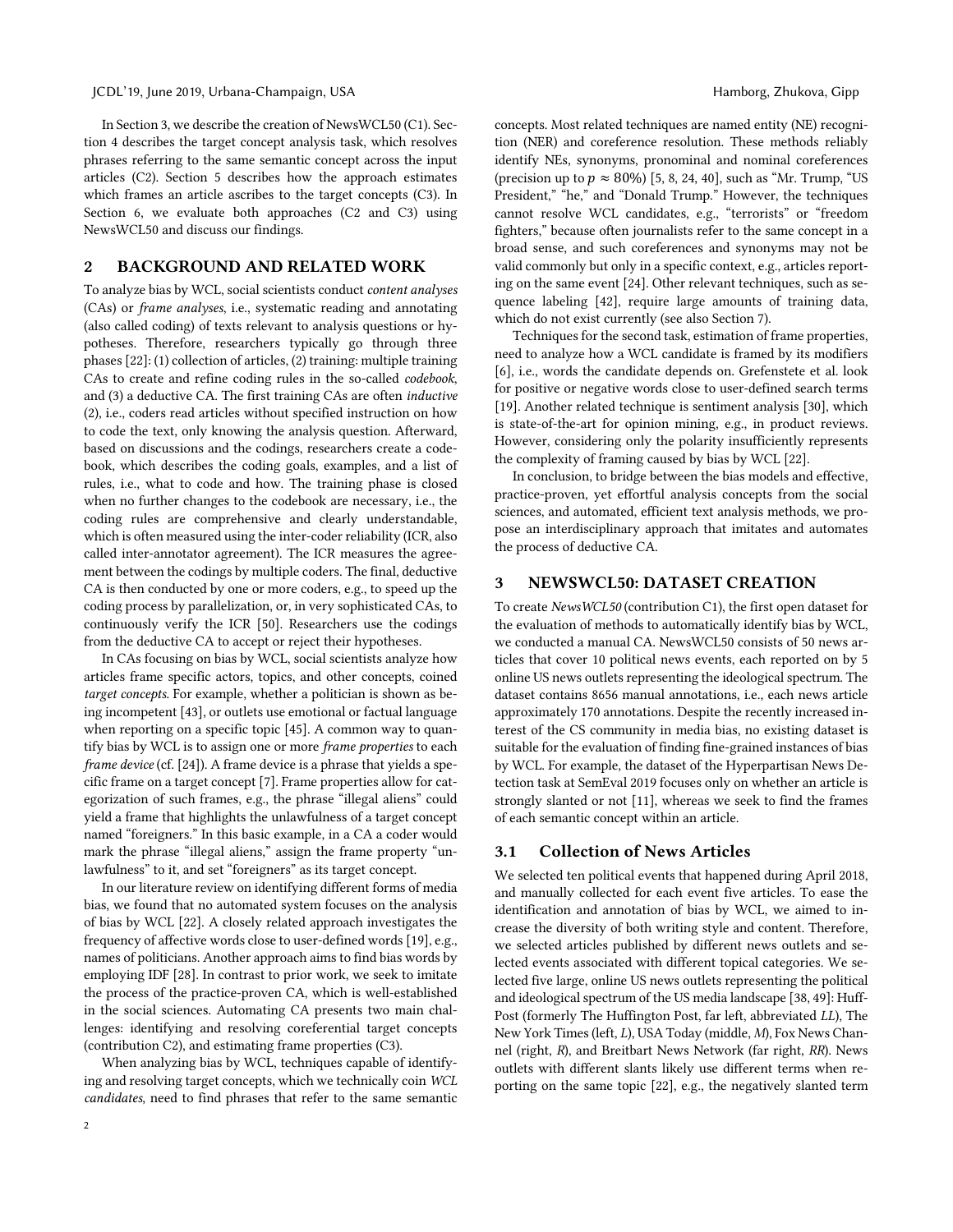"illegal aliens" is used by RR whereas "undocumented immigrants" is used by L when referring to DACA recipients (cf. [24]).

To increase the content diversity, we aimed to gather events for each of the following political categories (cf. [18]): economic policy (focusing on US economy), finance policy, foreign politics (events in which the US is directly involved), other national politics, and global / interventions (globally important events, which are part of the public, political discourse).

Table 1 shows the collected events of NewsWCL50. One frequent issue during data gathering was that even major events were not reported on by all five news outlets; especially the far left or far right outlets did not report on otherwise popular events (which may contribute to a different form of bias, named *event selection* [22]). We could not find any finance policy event in April that all five outlets reported on; hence, we discarded this category.

Table 1: Events in NewsWCL50

| ID. | Date  | Cate- | Name                                | # Anno- |
|-----|-------|-------|-------------------------------------|---------|
|     | 2018  | gory  |                                     | tations |
| 0   | 04/18 | for   | Pompeo's meeting in PRK             | 684     |
| 1   | 04/19 | nat   | Comey memos                         | 711     |
| 2   | 04/20 | glo   | PRK suspends nuclear tests          | 720     |
| 3   | 04/20 | nat   | DNC sues Russia, Trump campaign     | 1153    |
| 4   | 04/24 | for   | Macron and Trump meeting            | 1064    |
| 5   | 04/26 | for   | Planning of Trump's visit to the UK | 621     |
| 6   | 04/29 | nat   | Migrant caravan crosses into the US | 938     |
| 7   | 04/30 | nat   | Delays of US metal tariffs          | 784     |
| 8   | 04/30 | eco   | Mueller's questions for Trump       | 881     |
| 9   | 04/30 | glo   | Iran nuclear files                  | 720     |

## 3.2 Training Phase: Creation of the Codebook

The training phase was conducted on news articles not contained in NewsWCL50. We collected the articles as described in Section 3.1 but for different time frames. In a first, inductive CA, we asked three coders (students in computer science or political sciences aged between 20 and 29) to read five news articles and use MAXQDA, a content analysis software, to code any phrase that they felt was influencing their perception or judgment of a person and other semantic concept mentioned in the article. Coders were asked to (1) mark such phrases, and state which (2) perception, judgment, or feeling the phrase caused in them, e.g., affection, and its (3) *target concept*, i.e., which concept the perception effect was ascribed to. We then used the initial codings to derive a set of frame properties, representing perceived effects on the reader of a phrase, and coding rules.

Our desired characteristics of frame properties are on the one hand to be *general* so that they can be applied meaningfully to a variety of political news events, but on the other hand to be *specific*, allowing fine granular categorization (cf. [24]). Thus, during training, we added, removed, refined or merged frame properties, e.g., we found that "unfairness" was always accompanied by (not necessarily physical) aggression, and hence was better, i.e., finer granularly, represented by "aggressor" or "victim." We created a codebook including frame properties, coding rules, and examples. During training, we refined the codebook until we reached an ICR=0.65 (after six training cycles). The codebook is available as part of NewsWCL50 (see Section 8).

Table 2: Frame properties in NewsWCL50

| Name (name of antonym in pa-     | # mentions | # mentions |
|----------------------------------|------------|------------|
| rentheses, if any)               |            | of antonym |
| Affection (refusal)              | 173        | 70         |
| Trustworthiness (no trustw.)     | 43         | 120        |
| Reason (unreason/irrationality)  | 72         | 84         |
| Fairness / morality              | 6          |            |
| Confidence                       | 65         |            |
| Easiness (difficulty)            | 2          | 99         |
| Positive economy (neg. eco.)     | 24         | 35         |
| Honor (dishonor)                 | 30         | 17         |
| Importance (unimportance)        | 242        | 15         |
| Lawfulness (unlawfulness)        | 26         | 63         |
| Power / leadership (weakness /   | 517        | 173        |
| passiveness)                     |            |            |
| Good quality / functioning (poor | 35         | 56         |
| quality)                         |            |            |
| Aggressor (victim)               | 262        | 150        |
| Safety (unsafety)                | 46         | 78         |
| Positive (negative)              | 26         | 26         |
| Other bias                       | 172        |            |

# 3.3 Deductive Content Analysis

The deductive CA was conducted by one coder and two researchers who reviewed and revised the codings to ensure adherence to the codebook (cf. [41, 50]). The two coding units are *target concepts*, i.e., semantic concepts that can be the target of bias by WCL, and *frame properties,* i.e., categorized framing effects caused by bias by WCL (see Section 3.2). Target concepts can be *actors* (single individua), *actions*, *countries*, *events*, *groups* (of individua acting collectively, e.g., demonstrators), other (physical) *objects*, and also more abstract or broadly defined semantic concepts, such as "Immigration issues," coined *misc* (also see Table 5). We derived the frame properties shown in Table 2 during the training phase.

Following the codebook, the coder was asked to code any relevant phrase that represents either a target concept or frame property. For each frame property, additionally the corresponding target concept had to be assigned. For example, in "Russia seizes Ukrainian naval ships," "Russia" would be coded as a target concept (type country), and "seizes" as a frame property (type Aggressor) with "Russia" being its target. Each mention of a target concept in a text segment can be targeted by multiple frame property phrases. More details on the coding instructions can be found in NewsWCL50's codebook. The dataset consists of 5926 target concept codings, and 2730 frame property codings. NewsWCL50 is openly available in an online repository (see Section 8).

# 4 TARGET CONCEPT ANALYSIS

Given a set of articles reporting on the same event, our system first extracts WCL candidates(contribution C2), i.e., semantic concepts that can be targeted by instances of bias by WCL. Afterward, the system analyzes the WCL candidates and nearby phrases to estimate the induced frame properties (C3). The system's analysis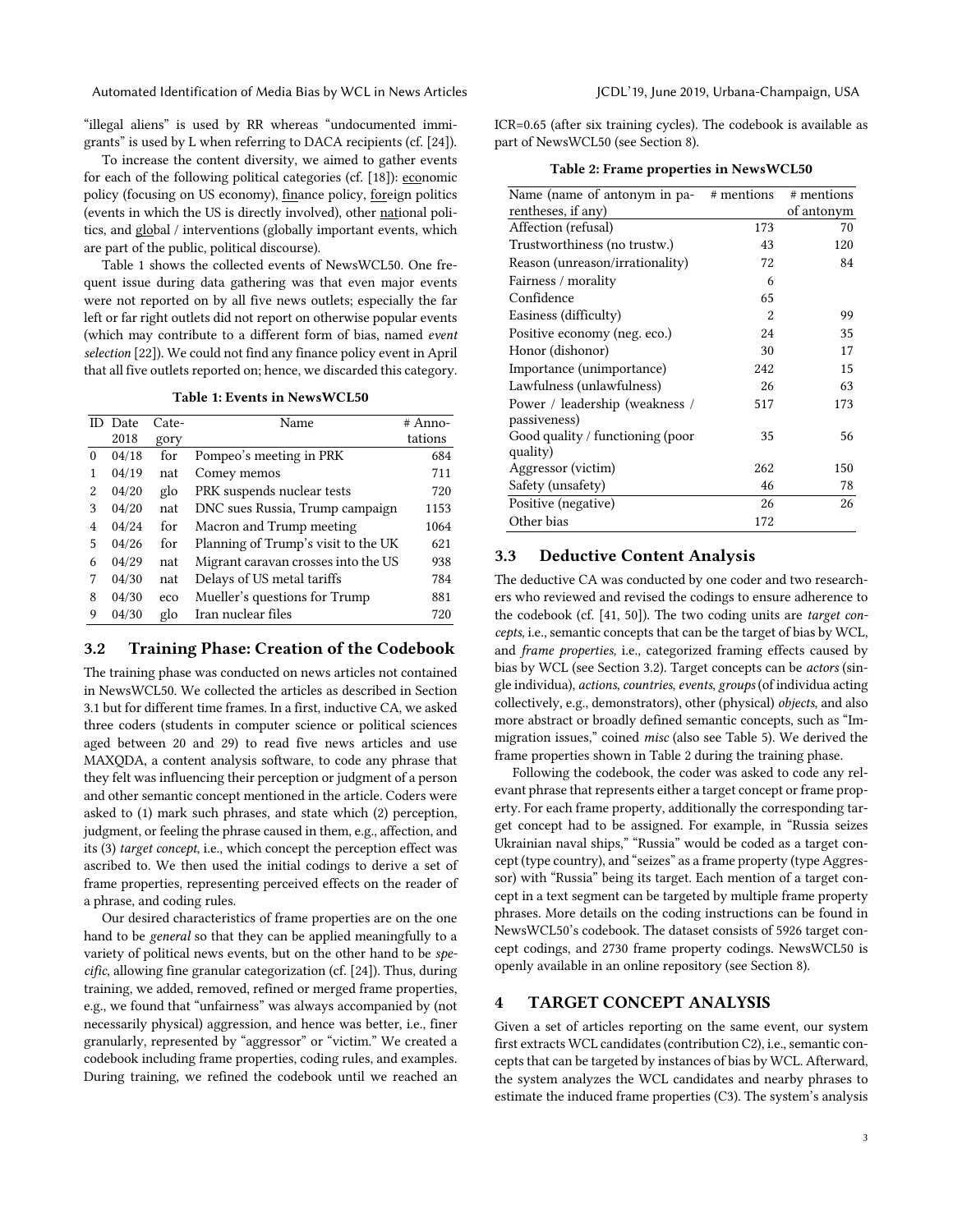#### JCDL'19, June 2019, Urbana-Champaign, USA Hamborg, Zhukova, Gipp

Coref.-resolution

Related Articles

**Related Articles** 

pipeline shown in Figure 1 performs three tasks: *preprocessing*  (Section 4.1), *target concept analysis* (Sections 4.1 and 4.2, C2), and *frame identificat* 

| tion (Section 5, C3). | tics, the head is defined as the word that determines a phrase's |                             |                         |  |  |  |  |
|-----------------------|------------------------------------------------------------------|-----------------------------|-------------------------|--|--|--|--|
| Preprocessing         | <b>Target Concept Analysis</b>                                   | <b>Frame Identification</b> |                         |  |  |  |  |
| Sentence splitting    | <b>Candidate Extraction</b>                                      | Frame Prop. Estimation      | lar<br>ent<br>S         |  |  |  |  |
| Tokenization          | Corefs<br><b>NPs</b>                                             | ConceptNet                  | 들고<br>ທັ⊂<br>o<br>._    |  |  |  |  |
| POS tagging           | <b>Candidate Merging</b>                                         | WordNet                     | $\sim$<br>ത<br>N        |  |  |  |  |
| Parsing               | Representative phrases' heads                                    |                             | vitl<br>tive            |  |  |  |  |
|                       | Sets of phrases' heads                                           | Empath                      | ത                       |  |  |  |  |
| Dependency parsing    | Representative labeling phrases                                  |                             | S<br>$\Omega$<br>$\cup$ |  |  |  |  |
|                       | Compounds                                                        |                             | <b>April</b>            |  |  |  |  |
| NE recognition        | Representative wordsets                                          | <b>Frame Clustering</b>     |                         |  |  |  |  |

Figure 1: The three-tasks analysis pipeline preprocesses news articles, extracts and aligns phrases referring to the same semantic concepts, and groups articles reporting similarly on these concepts. Based on: [24]

Representative frequent phrases

In the target concept analysis, the goal of the first sub-task, *candidate extraction*, is to identify phrases that contain a semantic concept, i.e., phrases that could be the target of bias by WCL (Section 4.1). Currently, we only identify noun phrases(NPs). We coin such phrases *WCL candidate phrases*, and they compare to the mentions of target concepts annotated in the CA (except that we also coded VPs in the CA). The goal of the second sub-task, *candidate merging*, is to merge WCL candidates referring to the same semantic concept, i.e., groups of phrases that are coreferential (Section 4.2). Candidate merging includes state-of-the-art coreference resolution, but also aims to find coreferences across documents and in a broader sense (see Section 2), e.g., "undocumented immigrants" and "illegal aliens."

## 4.1 Preprocessing and Candidate Extraction

We perform state-of-the-art preprocessing, including part-ofspeech (POS) tagging, dependency parsing, full parsing, named entity recognition (NER), and coreference resolution [8, 9], using Stanford CoreNLP with neural models where available, otherwise using the defaults for the English language [32].

As initial *WCL candidates*, we extract coreference chains and noun phrases (NPs). First, we extract each coreference chain including all its mentions found by coreference resolution as a single candidate. Conceptually, this can be seen as the first merging of candidates, since we merge all mentions of the coreference chain into one candidate. Second, we extract each NP found by the parser as a single candidate. We avoid long phrases by discarding any NP consisting of 20 or more words. If an NP contains one or more child NPs, we extract only the parent, i.e., longest, NP.

We set a *representative phrase* for each WCL candidate, which represents the candidate's meaning. For coreference chain candidates, we take the representative mention defined by CoreNLP's coreference resolution [54]. For NP-based candidates, we take the whole NP as the representative phrase. We use the representative phrases as one property to determine the similarity of candidates.

We also determine a candidate's *type*, which is one of the types shown in Table 3. Therefore, for each phrase in a candidate, we check whether its head is a person, group, or country, using the syntactic category [37], e.g., the noun "aliens" is the head of "illegal aliens," determining that the phrase is an NP. We count the frequencies of these three types over all phrases of a candidate and also count whether the heads are an NE or not. Lastly, we set the candidate's type as the most frequent lexicographer type. If the candidate contains at least one NE mention, we set the NE flag. For example, if most phrases of a candidate are NE mentions of a person, we set the candidate type person-ne. If the type is a person, we distinguish between singular and plural by counting the heads' POS types: NN and NNP for singular, NNS and NNPS for plural. If a candidate is neither a person, group, nor country, e.g., because the candidate is an abstract concept, such as "program," we set its type to misc. We use the candidate types to determine which candidates can be subject to merging, and for type-to-type specific merge thresholds.

lexicographer dictionaries from WordNet [36] and NE types from NER [16], e.g., "crowd" or "hospital" are of type group. In linguis-

Table 3: Candidate types identified during preprocessing

| Candidate  | Definition                | Example         |
|------------|---------------------------|-----------------|
| type       |                           |                 |
| person-ne  | Single person (NE)        | Trump           |
| person-nes | Multiple persons (NE)     | Democrats       |
| person-nn  | Single person (non-NE)    | immigrant       |
| person-nns | Multiple persons (non-NE) | Officials       |
| group-ne   | Organization (NE)         | Congress        |
| group      | Group of people, place    | crowd, hospital |
|            | $(non-NE)$                |                 |
| country-ne | Country (NE)              | Russia          |
| country    | Location (non-NE)         | country         |
| misc       | Abstract concepts         | program         |

# 4.2 Candidate Merging

The goal of the sub-task candidate merging is to find and merge candidates that refer to the same semantic concept. State-of-theart methods, such as coreference resolution (see Section 2), cannot reliably resolve abstract and broadly defined coreferences as they occur in bias by WCL. Thus, we propose a merging method consisting of six steps(see Figure 1), where each step analyzes specific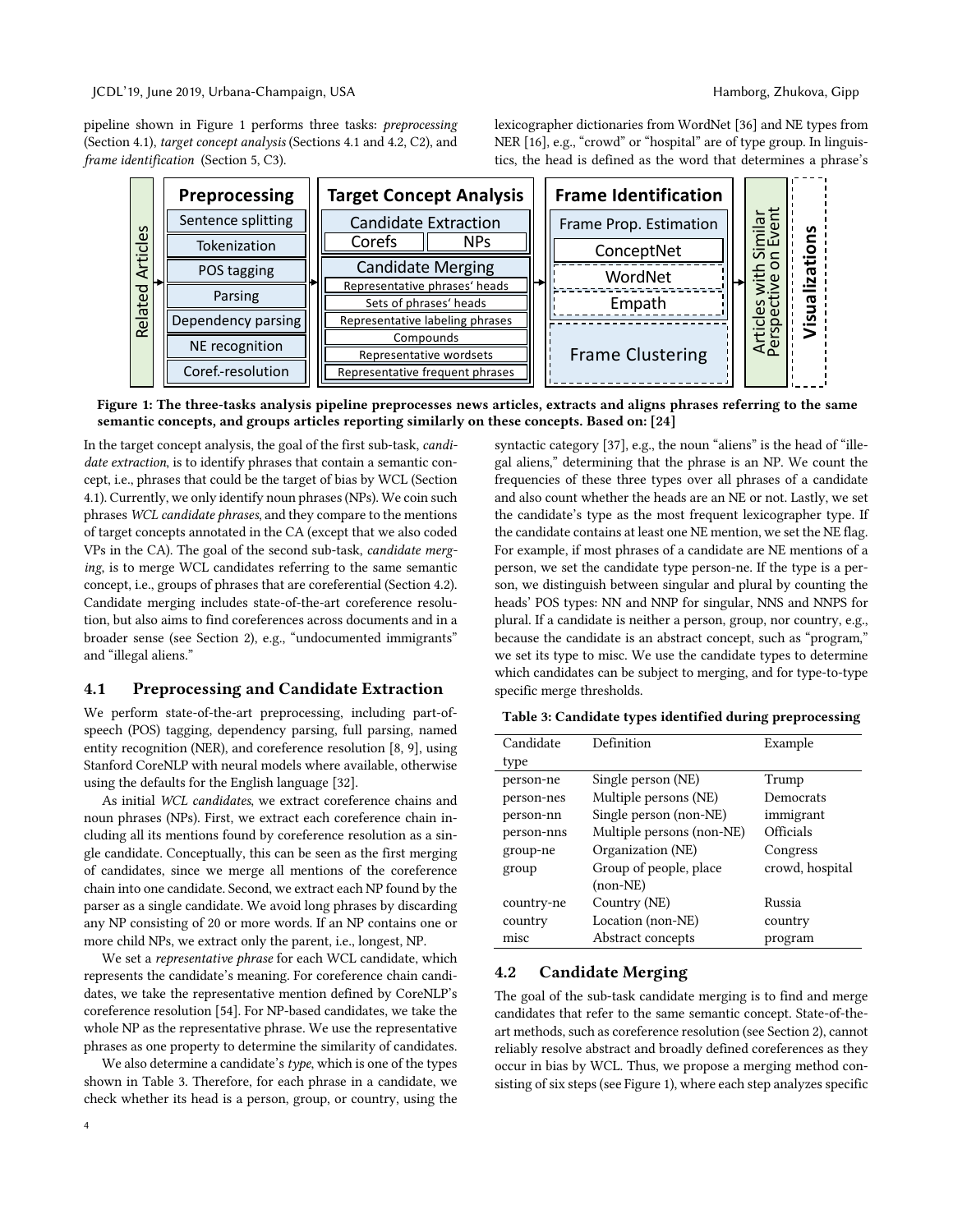characteristics of two candidates to determine whether the candidates should be merged. Merging steps 1 and 2 determine the similarity of two candidates as to their (core) meaning. Steps 3 and 4 focus on multi-word expressions. Steps 5 and 6 focus on frequently occurring words common in two candidates.

*(1) Representative phrases' heads*: we merge two candidates by determining the similarity of their core meaning (as a simplified example, we would merge "Donald Trump" and "President Trump"). *(2) Sets of phrases' heads*: we determine the similarity as to the meaning of all phrases of two candidates ({Trump, president} and {billionaire}). *(3) Representative labeling phrases:* similarity of adjectival labeling phrases. Labeling is an essential property in bias by WCL ("illegal immigrants" and "undocumented workers"). *(4) Compounds:* similarity of nouns bearing additional meaning to the heads ("DACA recipients" and "DACA applicants"). *(5) Representative wordsets:* similarity of frequently occurring words common in two candidates ("United States" and "U.S."). *(6) Representative frequent phrases:* similarity of longer multi-word expressions where the order is important for the meaning ("Deferred Action of Childhood Arrival" and "Childhood Arrivals").

For each merging step *i*, we define a  $9 \times 9$  comparison matrix  $cmat_i$  spanned over the nine candidate types listed in Table 3. The normalized scalar in each cell  $\operatorname{cmat}_{i,u,v}$  defines whether two candidates of types u and v are considered comparable (if cmat<sub>iuv</sub> > 0 ). As described later, for some merging steps, we also use cmat<sub>i,u,v</sub> as a threshold, i.e., we merge two candidates with types u and v if the similarity of both candidates  $\geq$  cmat<sub>i,u,v</sub>. We found generally usable default values for the comparison matrices' cells and other parameters described in the following through experimenting and domain knowledge (see Section 7).

We organize candidates in a list sorted by their number of phrases, i.e., mentions in the texts; thus, larger candidates are at the top of the list. In each merging step, we compare the first, thus largest, candidate with the second candidate, then third, etc. If two candidates at comparison meet a specific similarity criterion, we merge the current (smaller) candidate into the first candidate, thereby removing the smaller candidate from the list. Once the pairwise comparison reaches the end of the list for the first candidate, we repeat the procedure for each remaining candidate in the list, e.g., we compare the second (then third, etc.) candidate pairwise with the remainder of the list. Once all candidates have been compared with another, we proceed with the next merging step.

In the first merging step, we merge two candidates if the *head*  of each of their *representative phrase* (see Section 4.1) is identical by string comparison. By default, we apply the first merging step only to candidates of identical NE-based types, but one can configure the step's comparison table  $cmat<sub>1</sub>$  to be less restrictive, e.g., allow also other type comparison or inter-type comparisons.

Second, we merge two candidates if their *sets of phrases' heads* are semantically similar. For each candidate, we create a set  $H$ consisting of the heads from all phrases belonging to the candidate. We then vectorize each head within  $H$  into the word embeddings space of the enhanced word2vec model trained on the GoogleNews corpus (300M words, 300 dimensions) [35]. We then compute the mean vector  $\overrightarrow{m_H}$  for the whole set of head vectors.

Then, to determine whether two candidates  $c_0$  and  $c_1$  are semantically similar, we compute their similarity  $s(c_0, c_1)$  = cossim $(\overrightarrow{m_H}, \overrightarrow{n_H})$ , where  $\overrightarrow{m_H}$  is the mean head vector of  $c_0$ ,  $\overrightarrow{n_H}$  the mean head vector of  $c_1$ , and cossim(...) the cosine similarity function. We merge the candidates, if  $c_0$  and  $c_1$  are of the same type, e.g., each represents a person, and if their cosine similarity  $s(c_0, c_1) \ge t_{2,low} = 0.5$ . We also merge candidates that are of different types if we consider them comparable (defined in  $cmat<sub>2</sub>$ ), e.g., NEs such as "Trump" with proper nouns (NNP) such as "President," and if  $s(c_0, c_1) \ge t_{2, \text{high}} = 0.7$ . We use a higher, i.e., more restrictive, threshold since the candidates are not of the same type.

Third, we merge two candidates if their *representative labeling phrases* are semantically similar. First, we extract all *adjective NPs* from a candidate containing a noun and one or more labels, i.e., adjectives attributing to the noun. If the NP contains multiple labels, we extract for each label one NP, e.g., "young illegal immigrant" is extracted as "young immigrant" and "illegal immigrant." Then, we vectorize all NPs of a candidate and cluster them using affinity propagation [17]. To vectorize each NP, we concatenate its words, e.g., "illegal\_worker" and look it up in the embeddings space produced by the enhanced word2vec model (see second merging step), where frequently occurring phrases were treated as separate words during training [25]. If the concatenated NP is not part of the model, we calculate a mean vector of the vectors of the NP's words. Each resulting cluster consists of NPs that are similar in meaning. For each cluster within one candidate, we select the single adjective NP with the global most frequent label, i.e., the label that is most frequent among all candidates. This way selected NPs are the *representative labeling phrases* of a candidate.

Then, to determine the similarity between two candidates  $c_0$ and  $c_1$  in the third merging step, we compute a similarity score matrix  $S(V, W)$  spanned by the representative labeling phrases  $v_i \in V$  of  $c_0$  and  $w_i \in W$  of  $c_1$ . We look up a type-to-type specific threshold  $t_3 = \text{cmat}_3[\text{type}(c_0)][\text{type}(c_1)]$ , and type(c) returns the type of candidate  $c$  (see Table 3). For each cell  $s_{i,j}$  in  $S(V, W)$ , we define a three-class similarity score:

$$
s_{i,j} = \begin{cases} 2, \text{if } \text{cossim}(\overrightarrow{v_i}, \overrightarrow{w_j}) \ge t_3 + t_{3,r} \\ 1, \text{if } \text{cossim}(\overrightarrow{v_i}, \overrightarrow{w_j}) \ge t_3 \\ 0, \text{else} \end{cases}
$$

where  $\cos\left(\vec{v}_i, \vec{w}_i\right)$  is the cosine similarity of both vectors, and  $t_{3r} = 0.2$  to reward more similar vectors into the highest similarity class. We found the three-class score to yield better results than using the cosine similarity directly. We merge  $c_0$  and  $c_1$  if  $V \sim W$ , i.e., sim $(V, W) = \frac{\sum_{s \in S} s_{i,j}}{|V||W|} \ge t_{3,m} = 0.3$ . When merging candidates, we transitively merge different candidates  $U, V, W$  if U ∼ W and V ∼ W, i.e., we say U ∼ W, V ~ W  $\xrightarrow{yields} U \sim V$ , and merge both candidates  $U$  and  $W$  into  $V$ .

Fourth, we merge two candidates if they contain *compounds* that are semantically similar. In linguistics, a compound is a word or multi-word expression that consists of more than one stem, and that cannot be separated without changing its meaning [27]. We focus only on multi-word compounds, such as "DACA recipient."

First, we analyze the semantic similarity of the stems common in multiple candidates. Therefore, we first find all words that are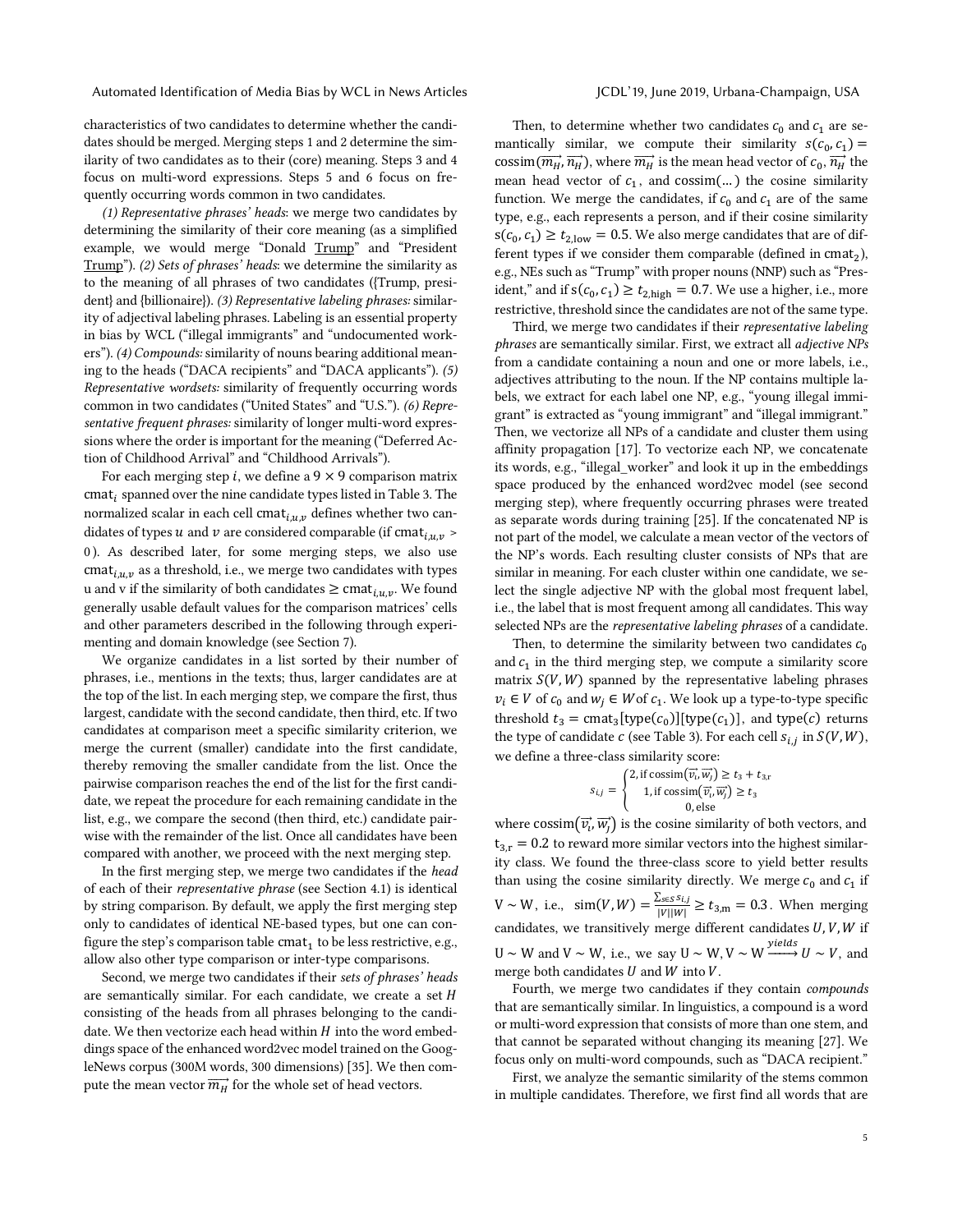common in at least one compound of each candidate at comparison. In each candidate, we then select as its *compound phrases* all phrases that contain at least one of these words, and vectorize the compound phrases into the word embeddings space. Then, to determine the similarity of two candidates, we compute a similarity score matrix  $S(V, W)$  spanned by all compound phrases  $v_i \in V$  of candidate  $c_0$  and  $w_i \in W$  of  $c_1$  using the same approach we used for the third merging step (including merging candidates that are transitively similar). If  $\text{sim}(V, W) \ge t_{4,m}$  we merge both candidates. Else, we proceed with the second merge method.

In the second method, we check for the lexical identity of specific stems in multiple candidates. Specifically, we merge two candidates  $c_0$  and  $c_1$  if there is at least one phrase in  $c_0$  that contains a head that is a dependent in at least one phrase in  $c_1$ , and if both candidates are comparable according to  $cmat<sub>4</sub>$ . For instance, two candidates are of type person-ne (see Table 3), and one phrase in  $c_0$  has a headword "Donald," and one phrase in  $c_1$  is "Donald" Trump," where "Donald" is the dependent word.

Fifth, we merge two candidates if their *representative wordsets* are semantically similar. To create the representative wordset of a candidate, we perform the following steps. We create frequent itemsets of the words contained in the candidate's phrases excluding stopwords (we currently use an absolute support supp  $= 4$ ) and select all maximal frequent itemsets [1]. Note that this merging step thus ignores the order of the words within the phrases. To select the most representative wordsets from the maximal frequent itemsets, we introduce a representativeness score  $r(w)$  =  $log(1 + l(w)) * log(f(w))$ , where w is the current itemset,  $l(w)$ the number of words in the itemset, and  $f(w)$  the frequency of the itemset in the current candidate. The representativeness score balances two factors: first, the *descriptiveness* of an itemset, i.e., the more words an itemset contains, the more comprehensively it describes its meaning. Second, the *importance*, i.e., the more often the itemset occurs in phrases of the candidate, the more relevant the itemset is. We then select as the *representative wordsets* the N itemsets with the highest representativeness score, where  $N =$ min 6,  $f_p(c)$ , where  $f_p(c)$  is the number of phrases in a candidate. If a word appears in more than  $rs<sub>5</sub> = 0.9$  of all phrases in a candidate but is not present in the maximal frequent itemsets, we select only  $N - 1$  representative wordsets and add an itemset consisting only of that word to the representative wordsets. Lastly, we compute the mean vector  $\vec{v}$  of each representative wordset  $v$  by vectorizing each word in the representative wordset using the word embeddings model introduced in the second merging step.

Then, to determine the similarity of two WCL candidates  $c_0$ and  $c_1$  in the fifth merging step, we compute a similarity score matrix  $S(V, W)$  spanned by all representative wordsets  $v_i \in V$  of candidate  $c_0$  and  $w_i \in W$  of  $c_1$  analogously constructed as the matrix described in the third merging step. We merge  $c_0$  and  $c_1$ , if  $\text{sim}(V, W) \ge t_5 = 0.3.$ 

Sixth, we merge two candidates if they have similar *representative frequent phrases*. To determine the most representative wordlists of a candidate, we conceptually follow the procedure from the fifth merging step but apply the steps to phrases instead of wordsets. Specifically, the representativeness score of a phrase  $o$ is  $r(o) = log(1 + l(o)) * log(f(o))$ , where  $l(o)$  is the number of words in  $o$ , and  $f(o)$  the absolute frequency of  $o$  in the candidate. We then select as the *representative frequent phrases* the N phrases with the highest representative score, where  $N = \min 6, f_p(c)$ .

Then, to determine the similarity of two candidates  $c_0$  and  $c_1$ in the sixth merging step, we compute a similarity score matrix  $S(V, W)$  spanned by all representative wordlists  $v_i \in V$  of candidate  $c_0$  and  $w_i \in W$  of  $c_1$ . We look up a type-to-type specific threshold  $t_6 = \text{cmat}_6[\text{type}(c_0)][\text{type}(c_1)]$ . We compute the similarity score of each cell  $s_{i,i}$  in  $S(V, W)$ :

$$
s_{i,j} = \begin{cases} 2, \text{ if level}(v_i, w_j) \le t_6 - t_{6,r} \\ 1, \text{ if level}(v_i, w_j) \le t_6 \\ 0, \text{ else} \end{cases}
$$

where levend $(v_i, w_i)$  is the normalized Levenshtein distance [26, 31] of both phrases, and  $t_{6,r}$  = 0.2. Then, over all rows *j* we find the maximum sum of similarity scores  $sim<sub>hor</sub>$ , and likewise  $\text{sim}_{\text{vert}}$  over all columns *i*:

$$
\text{sim}_{\text{hor}} = \max_{0 \le i < |W|} \left( \sum_{j=0}^{|V|} s_{i,j} \right) / |W| \text{ and}
$$
\n
$$
\text{sim}_{\text{vert}} = \max_{0 \le j < |V|} \left( \sum_{i=0}^{|W|} s_{i,j} \right) / |V|
$$

We compute a similarity score for the matrix:

$$
simval(V, W) = \begin{cases} sim_{hor}, if \, sim_{hor} \geq \, sim_{vert} \land \, |W| > 1 \\ & \, sim_{vert}, \, else \, if \, |V| > 1 \\ & \, 0, \, else \end{cases}
$$

Finally, we merge candidates  $c_0$  and  $c_1$  if simval  $\ge t_{6,m} = 0.5$ .

## 5 FRAME IDENTIFICATION

Frame identification, the third task in the analysis pipeline (Figure 1), aims to identify frames present in the input set of news articles (contribution C3). Specifically, we look for frame devices, or technically frame property words, that express one or more frame properties on the WCL candidates identified during the second task, target concept analysis. Afterward, we aggregate the frame properties for each WCL candidate.

In a one-time process, we manually define a set of seed words for each of the frame properties  $S_k \in S$  identified during the CA (see Table 2) [24]. For each frame property  $S_k$ , we gather seed words by selecting its top five synonyms from a dictionary [34], e.g., for the frame property "affection" we select the seed words: attachment, devotion, fondness, love, passion.

When the user inputs a set of news articles to the system, we perform the following procedure for each article. First, to identify frame property words, i.e., words that attribute to a frame, we first iterate all words in a news article and determine for each word its semantic similarity to each of the frame properties. Specifically, we compute the cosine similarity of the current word  $w$  and each seed word  $s \in S_k$  of the current frame property  $S_k$  in the word embeddings space of the semantic network ConceptNet [53]. We define the semantic similarity  $\text{sim}(w, S_k) = \max_{s \in S_k} \text{cossim}(\vec{w}, \vec{s}).$ 

We assign to a word  $w$  any frame property  $S_k$ , where  $\sin(w, S_k) > t_p = 0.4$ . At the end of this procedure, each word has a set of weighted frame properties. The weight of a frame property on a word is defined by  $sim(w, S_k)$ .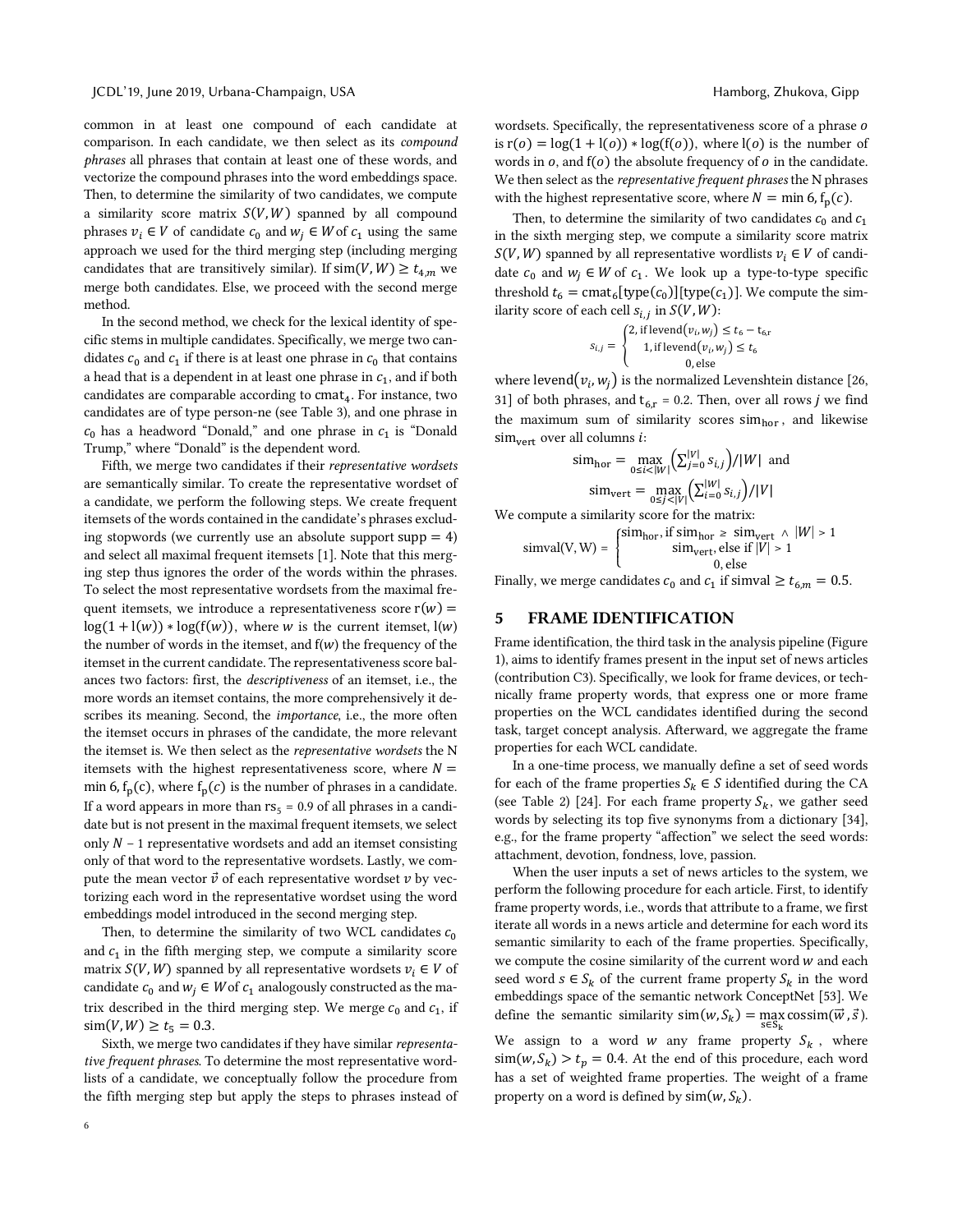Second, for each WCL candidate  $c_i$ , we aggregate the frame properties  $S_k \in S$  from all its modifiers  $W_i$  of  $c_i$  found by dependency parsing [6]. We use a set of manually devised rules to handle the different types of relations between head  $c_i$  and modifier  $w_i$ , e.g., to assign the frame properties of an attribute (modifier) to its noun (WCL candidate), or a predeterminer (modifier) to its head (WCL candidate).

## 6 EVALUATION AND DISCUSSION

We evaluate the effectiveness of the target concept analysis task in a quantitative evaluation (Section 6.1). To measure the effectiveness of the WCL candidate extraction, we compare the automatically extracted WCL candidates with the target concepts manually annotated in the CA. Furthermore, we demonstrate the effectiveness and usability as to the overall goal, i.e., finding and aggregating frame properties that an article expresses on each WCL candidate (Section 6.2). For both tasks, we also discuss the strengths and weaknesses of our approach, from which we derive future research directives, which we discuss in Section 7.

## 6.1 Target Concept Analysis

Table 4 shows that the performance of the target concept analysis evaluated on NewsWCL50 is significantly improved compared to the state-of-the-art. The overall precision  $p = 63.6\%$ , recall  $r =$ 41.3%, and F1 score F1= 45.7%. The best performing baseline B3 achieves F1 = 29.8%. B2, a baseline that uses the closest related technique coreference resolution, achieves F1 = 22.6%.

To evaluate the performance of the target concept analysis, we compare automatically extracted and merged WCL candidates with manually coded target concepts, e.g., "USA/Donald Trump." We find for each target concept in NewsWCL50 the best matching WCL candidate [31], i.e., the candidate whose phrases yield the largest overlap to the mentions of the target concept. To account for the subjectivity of the coding task in the CA, particularly when coding abstract target concepts (see Section 3), we allow in our evaluation multiple candidates to be assigned to the same target concept. Unmatched candidates and unmatched target concepts account to false positives and false negatives, respectively.

We compare our approach with three baselines (Table 4). B1 randomly assigns each NP and each mention extracted by coreference resolution to a single target concept ( $F1 = 11.5\%$ ). B2 uses state-of-the-art coreference resolution [8, 9] to extract candidates  $(F1 = 22.6\%)$ . Specifically, B2 extracts each coreference chain as a single candidate and sets all mentions within the chain as the candidate's phrases. B3 extracts each NP and each mention of coreference chains as single candidates and clusters them in the word2vec space [25] using affinity propagation [17]. Each resulting cluster of phrases yields one candidate ( $F1 = 29.8\%$ ).

Table 4 shows that using merging steps 1 to 5 or 1 to 6 achieves the best performance ( $F1 = 45.7\%$ ) and that each of the merging steps improves the F1 performance (from 33.2% to 45.7%). We argue for using steps 1 to 6 since the sixth step is the only merging step capable of merging longer, order-conveying multi-word expressions. These, however, do not occur frequently enough in NewsWCL50 to significantly improve the F1 (also see Section 7).

Table 4: Performance of the target concept analysis and baseline approaches on all events of NewsWCL50. Best and worst performing approaches are highlighted.

| Merging approach   | P    | R    | F1   |
|--------------------|------|------|------|
| <b>Baseline B1</b> | 12.7 | 13.4 | 11.5 |
| B <sub>2</sub>     | 83.6 | 13.8 | 22.6 |
| B3                 | 55.4 | 23.5 | 29.8 |
| Step 1             | 75.7 | 25.6 | 33.2 |
| Steps 1 to 2       | 67.0 | 36.2 | 42.6 |
| Steps 1 to 3       | 66.4 | 37.2 | 43.2 |
| Steps 1 to 4       | 64.5 | 39.0 | 43.7 |
| Steps 1 to 5       | 63.6 | 41.3 | 45.7 |
| Steps 1 to 6       | 63.6 | 41.3 | 45.7 |

Table 5 shows that our approach also performs significantly better than each baseline for all candidate types. We find that our approach performs best on concepts that consist mainly of NPs and that are narrowly defined, e.g., we achieve  $F1_{\text{Actor}} = 66.3\%$  on the type Actor, whose candidates are single persons.

Our approach performs worse on concepts that consist mainly of (1) VPs, or are (2) broadly defined or (3) abstract. However, also for those concept types, our approach performs significantly better than each baseline. Since our approach is currently not designed for VPs (see Sections 4 and 7), we achieve a lower  $F1_{Action} = 30.4\%$  as expected on the Action type, whose candidates consist mainly of VPs. The concept type Actor-I is very broadly defined as to our codebook and has the lowest performance  $F1_{\text{Actor}-I} = 26.6\%$ : in the CA, different individua were subsumed under one Actor-I concept to save time (see Section 3), which we plan to improve (see Section 7).

Table 5: Performance on different concept types

| Concept type |      |      |      | $Size$ $F1_{B1}$ $F1_{B2}$ $F1_{B3}$ $P$ |                | R              | F1        |
|--------------|------|------|------|------------------------------------------|----------------|----------------|-----------|
| Action       | 132  | 10.8 |      | 9.5 31.3                                 |                | 43.5 26.5 30.4 |           |
| Actor        | 1473 | 11.6 |      | 36.9 34.9 73.0                           |                |                | 63.1 66.3 |
| Actor-I      | 554  | 9.8  |      | 17.2 19.9 78.6                           |                |                | 18.4 26.6 |
| Country      | 1626 | 11.8 | 22.7 |                                          | 30.0 59.5 34.4 |                | 39.6      |
| Event        | 538  | 10.4 |      | 20.3 36.0 51.6                           |                | 47.6           | 46.8      |
| Group        | 545  | 12.8 | 14.8 | 25.0                                     | 78.6           | 41.7           | 49.0      |
| Misc         | 612  | 12.6 | 9.3  | 20.8                                     | 48.9           | 25.7           | 29.1      |
| Object       | 614  | 10.9 | 18.2 | 33.3                                     | 54.6           | 41.0           | 45.6      |

The extraction of WCL candidates of the type Misc is as expected most challenging, since by definition its concepts are mostly abstract or complex. For example, the concept "Reaction to IRN deal" (event #9) contains both actual as well as possible, future (re)actions to the event (the "Iran deal"), and assessments and other statements by persons regarding the event. While the extraction performance is second lowest compared to the other concept types, our approach performs significantly better than the best performing baseline  $\text{F1}_{\text{B3,Misc}} = 20.8\% \ll \text{F1}_{\text{Misc}} = 29.1\%.$ 

Table 6 shows the performance of our approach on the individual events of NewsWCL50. The approach performs best on events #0, #1, and #3 ( $F1_0 = 58.3\%$ ) and worse on events #4, #9, and #7 ( $F1_4$  = 32.8%). We find that the target concepts in the CA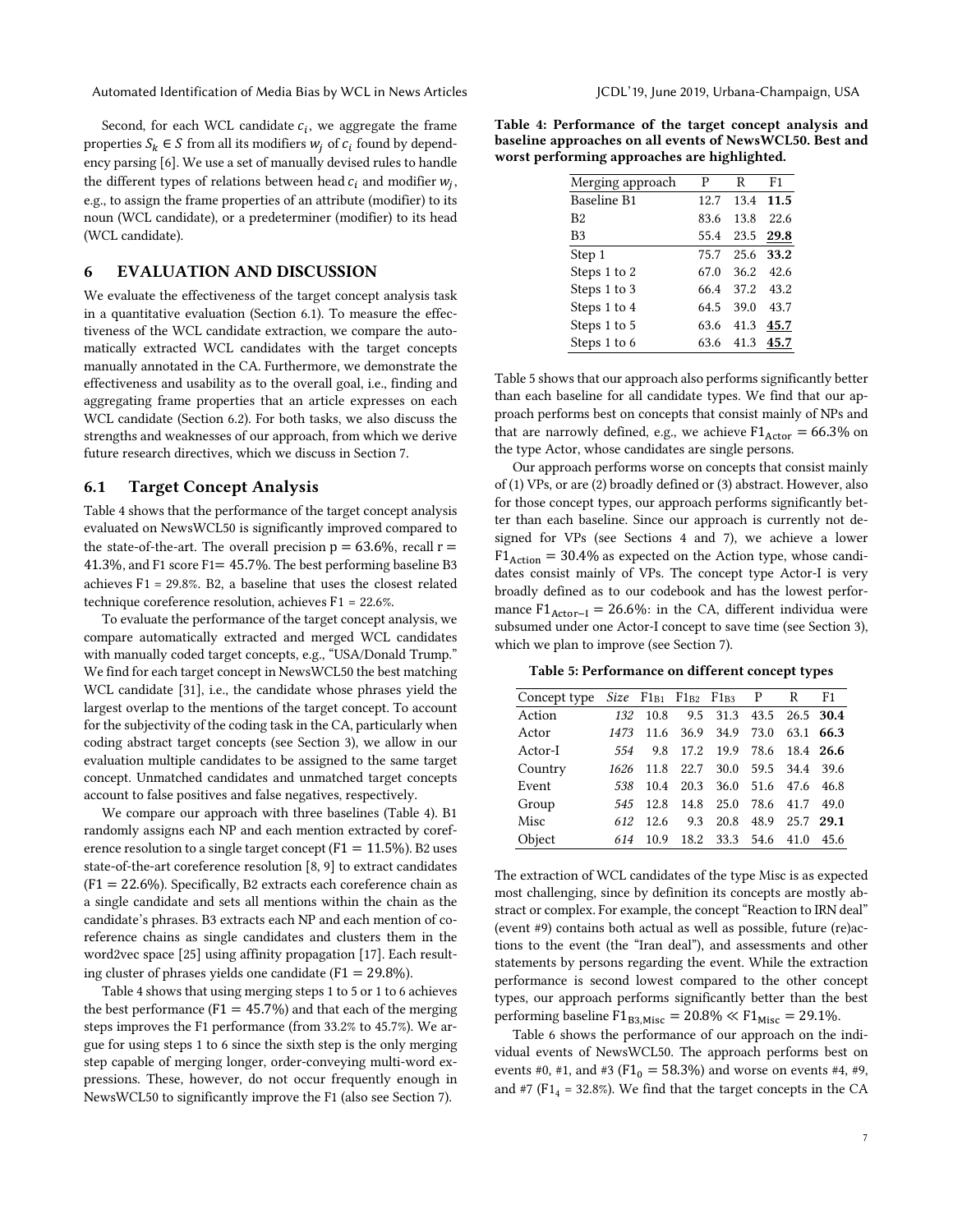of events with high performance are mainly NPs, e.g., of concept type Actor. Events with lower performance contain more broadly defined concepts or Action concepts. This is in line with our findings regarding the performance of the individual concept types.

Table 6: Performance on individual events

|      |                                              |  |  |  | 0 1 2 3 4 5 6 7 8 9                               |  |
|------|----------------------------------------------|--|--|--|---------------------------------------------------|--|
|      | Size 569 632 597 890 620 470 608 567 647 494 |  |  |  |                                                   |  |
| P.   |                                              |  |  |  | 69.9 68.1 48.8 82.5 52.0 60.7 68.2 58.3 66.7 48.1 |  |
| R    |                                              |  |  |  | 57.5 46.4 46.1 43.4 29.2 46.8 37.2 29.8 43.7 32.0 |  |
| - F1 |                                              |  |  |  | 58.3 53.2 45.4 51.7 32.8 50.1 42.9 35.8 48.1 34.9 |  |

We also find that our approach is able to extract and merge unknown concepts, i.e., concepts that are not contained in the word embeddings space [25]. For example, when the GoogleNews corpus was published in 2013 [35], many concepts, such as "US President Trump" or "Denuclearization," did not exist yet or had a different, typically more general, meaning than in 2018. Yet, the approach was able to correctly merge phrases with similar meanings, e.g., in event #2, the target concept "Peace" contains among others "a long-term detente," "denuclearization," and "peace." In event #6, the approach was able to resolve, for example, "many immigrants," "the caravan," "the group marching toward the border," "families," "refugees," "asylum seekers," and "unauthorized immigrants." In event #1, the approach resolved, among others, "allegations," "the infamous Steele dossier," "the salacious dossier," and "unsubstantiated allegations."

In sum, the results of the evaluation show a significantly improved performance of our approach in finding and resolving phrases referring to the same concept in bias by WCL compared to state-of-the-art techniques, such as coreference resolution.

## 6.2 Frame Identification

We demonstrate and discuss the effectiveness and usability of our approach as to analyzing and finding frames in a set of news articles reporting on the same event in two use cases. In the first use case, we investigate the frame properties of WCL candidates in event #3, where the DNC, a part of the Democratic Party in the US sued Russia and associates of Trump's presidential campaign (see Table 1). Table 7 shows exemplary frame properties of the three main actors involved in the event: Donald Trump, the Democratic Party, and the Russian Federation; each being a different concept type (shown in parentheses in Table 7). The first column shows each WCL candidate's representative phrase (see Section 4.1). The linearly normalized scores  $s(c, a, f)$  in the three exemplary frame property columns represent how strongly each article  $a$  (row) portrays a frame property f regarding a WCL candidate  $c: s = 1$ or −1 indicates the maximum presence of the property or its antonym, respectively. A value of 0 indicates the absence of the property, or equal presence of the property and its antonym.

Left-wing outlets (LL and L) more strongly ascribe the property "aggressor" to Trump, e.g.,  $s(Trump, LL, \text{aggression}) = 1$ , than right-wing outlets, e.g.,  $s(Tr.$ ,  $R$ ,  $aggr.$ ) = 0.34, which is conformal with the findings of manual analyses of news coverage of leftvs. right-wing outlets regarding Republicans [12, 20, 21]. The Democratic Party is portrayed in all outlets as rather aggressive  $(s = [0.91,1])$ , which can be expected due to the nature of the event, since the DNC sued various political actors. Other frame properties, such as "reason," yield less clear patterns. We find that an increased level of abstractness is the main cause for lower frame identification performance (cf. [22, 23, 28, 46]). For example, in the CA (Section 3), we noticed that "reason" was often not induced by single words but rather more abstractly through actions that were assessed as reasonable by the human coders.

Table 7: Exemplary frame properties in the 1st use case

| WCL candidate      | Outlet | honor   | aggressor | reason  |
|--------------------|--------|---------|-----------|---------|
|                    | LL.    | $-0.51$ | 1.00      | $-0.32$ |
|                    | L      | $-0.75$ | 0.76      | 0.00    |
| Trump              | M      | 0.04    | 0.00      | 0.89    |
| (Actor)            | R      | 0.00    | 0.34      | 0.00    |
|                    | RR     | 0.00    | 0.44      | 0.00    |
|                    | LL.    | 0.40    | 1.00      | 0.00    |
|                    | L      | 0.57    | 1.00      | 0.00    |
| Democratic Party M |        | $-1.00$ | 0.91      | $-0.87$ |
| (Group)            | R      | 0.93    | 1.00      | $-0.37$ |
|                    | RR     | $-0.98$ | 1.00      | 0.00    |
|                    | LL.    | 1.00    | 0.53      | 0.00    |
|                    | L      | 0.00    | 0.00      | 0.00    |
| Russia             | M      | 0.00    | $-0.89$   | 0.87    |
| (Country)          | R      | 1.00    | 0.03      | 0.00    |
|                    | RR     | $-0.98$ | 1.00      | 0.00    |

In the second use case, we analyze bias by WCL in event #8, where special counsel Mueller provided a list of questions to Trump. Table 8 shows selected frame properties of the two main actors involved in the event: Trump and Mueller, both WCL candidates of type Actor. Using our approach, we find that left-wing outlets ascribe more confidence and trustworthiness to Mueller, e.g.,  $s$ (Mueller, LL, confidence) = 0.7, than right-wing outlets, e.g.,  $s(Mu.$ , RR, confidence) = 0, while for Trump this is the converse, e.g.,  $s(Trump, LL, conf.) = -0.19$  vs.  $s(Tr., RR, conf.) = 1$ . More strongly, left-wing news outlets even ascribe non-trustworthiness to Trump, e.g.,  $s(Tr, LL, trustworthiness) = -0.93$ .

Table 8: Exemplary frame properties in the 2nd use case

| WCL candidate | Outlet  | confidence | power | trustworth. |
|---------------|---------|------------|-------|-------------|
|               | LL.     | 0.70       | 0.00  | 1.00        |
|               | L       | 1.00       | 0.00  | 0.97        |
| Mueller       | M       | 0.61       | 0.00  | 0.63        |
| (Actor)       | R       | 0.13       | 1.00  | 0.49        |
|               | $_{RR}$ | 0.00       | 0.17  | 0.00        |
|               | LL.     | $-0.19$    | 0.41  | $-0.93$     |
|               | L       | $-0.80$    | 0.00  | $-1.00$     |
| Trump         | M       | 0.41       | 0.00  | $-0.19$     |
| (Actor)       | R       | 0.48       | 0.00  | 0.00        |
|               | RR      | 1.00       | 0.47  | $-0.16$     |

Due to the difficulty of automatically estimating frames (cf. [22, 23, 28]), the identification of frame properties ascribed to WCL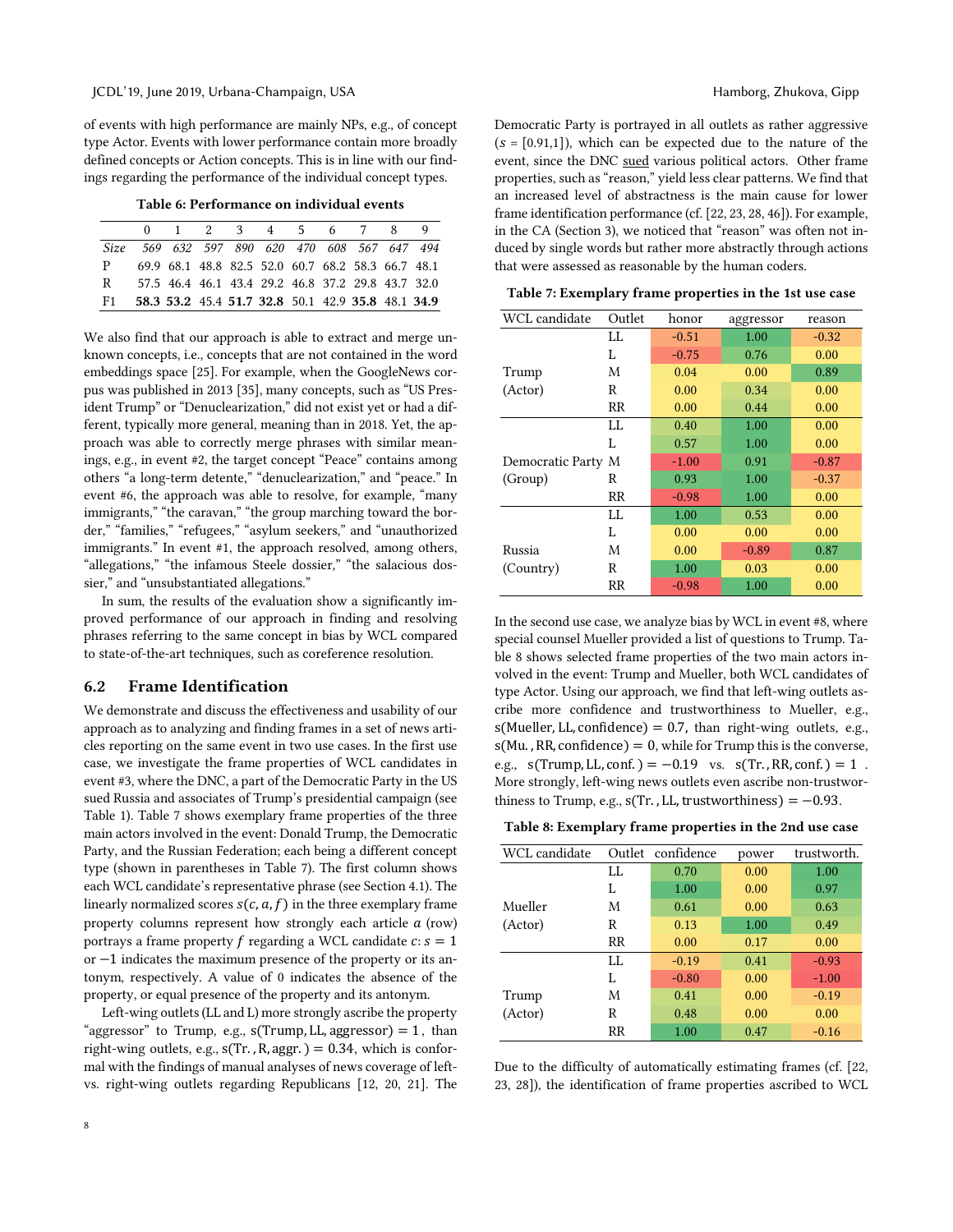candidates does not always yield clear or expected patterns, particularly for abstract or implicitly ascribed frame properties. For example, we could not find clear patterns for the frame properties "reason" in the first use case (Table 7) and "power" in the second use case (Table 8), which is mainly due to the abstractness used to portray a person as being powerful or reasonable.

In sum, in the qualitative evaluation, we find that the approach capably analyzes most frame properties that news articles portray on the contained WCL candidates, e.g., politicians and countries. The majority of automatically identified and aggregated frame properties, such as "honor," "aggressor," and "trustworthiness" are in line with both the publicly assumed slant of the analyzed news outlets as well as with findings from manual CAs conducted by social scientists (cf. [22, 23, 28]). Abstract or implicitly ascribed frame properties require further improvements (see Section 7).

## 7 FUTURE WORK

We plan to create a larger WCL dataset (contribution C1), from which the two other contributions may benefit. A larger dataset can be used for finding the optimal parameter configuration [3] in the target concept analysis (C2, Section 4) and frame identification (C3, Section 5), where we determined the parameter values using domain knowledge and through experiments. A larger dataset may also be used to devise and train machine learning methods to identify bias by WCL (C2 and C3), such as sequence labeling [42]. Lastly, we plan to create a bias by WCL dictionary (cf. [19, 29, 55]) by extracting common phrases for each frame property (C3).

Future CAs to create WCL datasets will require less effort than the creation of NewsWCL50, since our codebook can be reused [22]. Before creating a larger WCL dataset, we plan to implement and validate minor improvements in the codebook, e.g., infrequent individua are currently coded jointly into a single "[Actor]- I" target concept. While such coding requires less coding effort, it also negatively skews the measured evaluation performance (see Section 6.1). An idea is to either not code infrequent target concepts, or code them as single concepts. Furthermore, we plan to add emotions to the list of frame properties (cf. [24]).

To improve the target concept analysis (C2), we plan to devise an extraction approach for VPs and investigate how to merge semantically coreferential Action candidates. We think that conceptually most of the current merging steps require only minor adaptions to analyze the semantic similarity of VP-based candidates.

While the estimation of abstract or implicitly described frame properties (C3) is beyond the capabilities of current NLP (cf. [22]), we plan the investigate the use of bias dictionaries to generally improve the estimation performance [24]. Promising dictionaries are, for example, SÉANCE [10], Empath [15], General Inquirer [52], and bias-inducing phrases (cf. [2, 48]). Afterward, we will perform a quantitative evaluation of our approach by comparing the estimated frame properties with those from NewsWCL50.

To make bias by WCL understandable and accessible to regular news readers, we plan to devise a frame-based clustering and visualizations (see Figure 1). From the input articles, the clustering needs to group articles that similarly frame the actors and other concepts involved in the reported event. Visualizations that show most contrasting WCL phrases within coverage on the same event [23], effectively and efficiently reveal bias by WCL (cf. [23, 46]).

# 8 CONCLUSION

The three main contributions of this paper are: the first openly available dataset for the evaluation of automated methods to identify instances of bias by word choice and labeling (WCL). Second, the first approach that capably finds and resolves coreferences as they occur in bias by WCL (F1=45.7%), going well beyond the capabilities of coreference resolution (F1=22.6%) and other state-ofthe-art techniques (best baseline: F1=29.8%): our approach resolves cross-document coreferences for also broadly defined and abstract semantic concepts, such as "Reactions to …" and "Denuclearization." Third, we demonstrate the usability of our approach as to analyzing bias by WCL using a prototype that estimates the effects of words modifying the WCL coreferences. While the results are mixed for implicitly described frame properties, such as being "reasonable," we find many results being conformal with bias studies conducted by social scientists. We think that the system presents a first step towards our goal of enabling news readers to become aware of bias by WCL in their daily news consumption. NewsWCL50 and its codebook are available under a Creative Commons Attribution Share Alike 4.0 International license at: https://github.com/fhamborg/NewsWCL50

# ACKNOWLEDGMENTS

This work was supported by the Carl Zeiss Foundation and the Zukunftskolleg program of the University of Konstanz. We thank Christina Zuber and Karsten Donnay for their support on the creation of NewsWCL50.

# **REFERENCES**

- [1] Aggarwal, C.C. and Han, J. 2014. *Frequent pattern mining*.
- [2] Baumer, E.P.S. et al. 2015. Testing and Comparing Computational Approaches for Identifying the Language of Framing in Political News. *Human Language Technologies: The 2015 Annual Conference of the North American Chapter of the ACL* (Denver, Colorado, USA, 2015), 1472–1482.
- [3] Bishop, C. *Pattern Recognition and Machine Learning*. Springer-Verlag New York.
- [4] Blei. David M. et al. 2003. Latent Dirichlet Allocation. *Journal of Machine Learning Research*. (2003). DOI:https://doi.org/10.1162/jmlr.2003.3.4-5.993.
- [5] Chang, A.X. et al. 2016. A comparison of Named-Entity Disambiguation and Word Sense Disambiguation. *Proceedings of the Tenth International Conference on Language Resources and Evaluation (LREC 2016)* (Portoroz, Slovenia, 2016), 860–867.
- [6] Chen, D. and Manning, C. 2014. A Fast and Accurate Dependency Parser using Neural Networks. *Proceedings of the 2014 Conference on Empirical Methods in Natural Language Processing (EMNLP)* (2014).
- [7] Chong, D. and Druckman, J.N. 2007. Framing Theory. *Annual Review of Political Science*. 10, 1 (2007), 103–126. DOI:https://doi.org/10.1146/annurev.polisci.10.072805.103054.
- [8] Clark, K. and Manning, C.D. 2016. Deep Reinforcement Learning for Mention-Ranking Coreference Models. *Empirical Methods on Natural Language Processing* (2016).
- [9] Clark, K. and Manning, C.D. 2016. Improving coreference resolution by learning entity-level distributed representations. *Proceedings of the 54th Annual Meeting of the Association for Computational Linguistics* (Berlin, Germany, 2016), 643–653.
- [10]Crossley, S.A. et al. 2017. Sentiment Analysis and Social Cognition